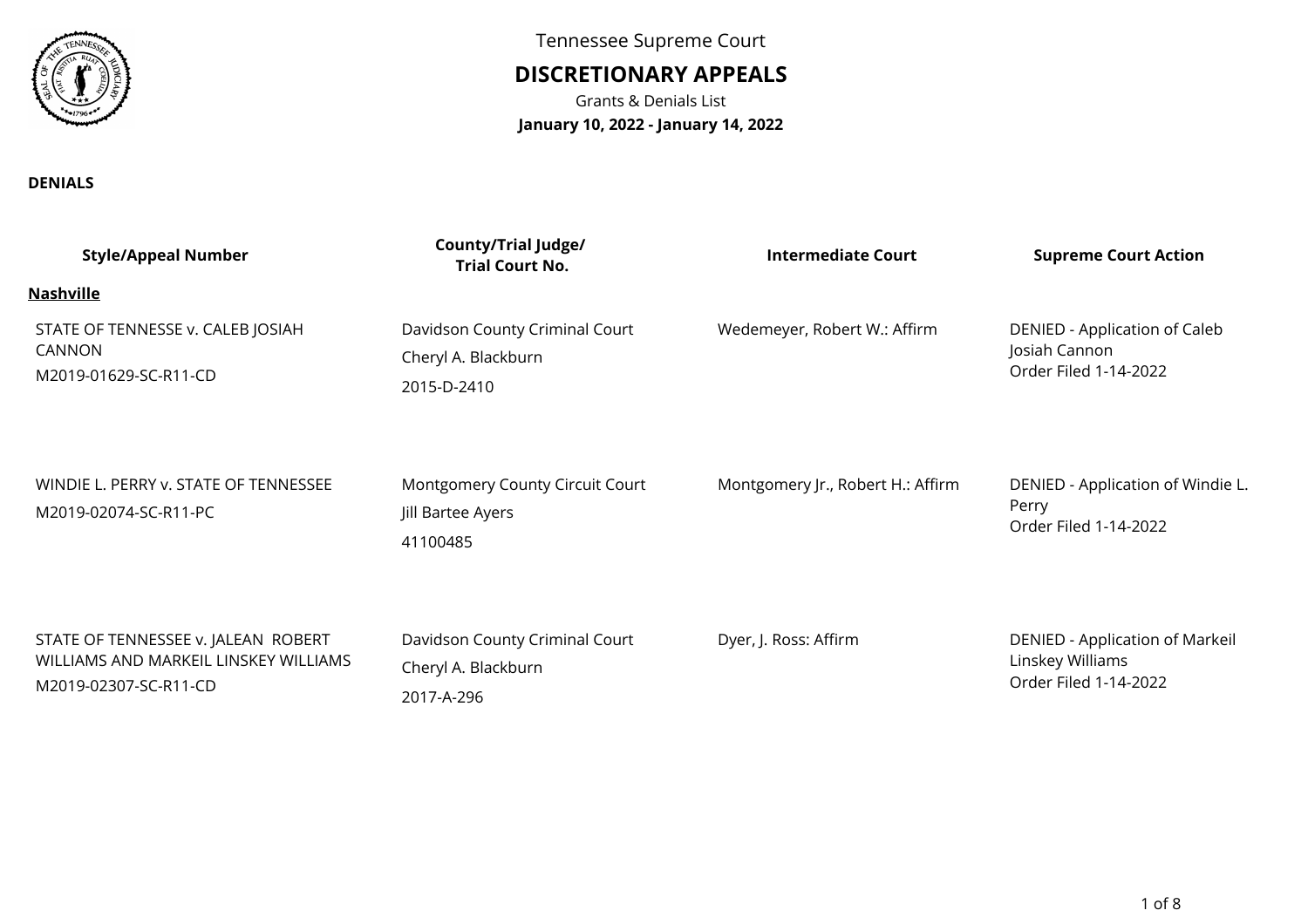| JAMES DOMINIC STEVENSON v. STATE OF                                          | Marshall County Circuit Court                                      | Williams, John Everett: Affirm    | DENIED - Application of James                                                                                                                  |
|------------------------------------------------------------------------------|--------------------------------------------------------------------|-----------------------------------|------------------------------------------------------------------------------------------------------------------------------------------------|
| TENNESSEE                                                                    | M. Wyatt Burk                                                      |                                   | Dominic Stevenson                                                                                                                              |
| M2020-00134-SC-R11-PC                                                        | 16-CR-11                                                           |                                   | Order Filed 1-14-2022                                                                                                                          |
| STATE OF TENNESSEE v. KHAMPHONH                                              | Davidson County Criminal Court                                     | Montgomery Jr., Robert H.: Affirm | DENIED - Application of                                                                                                                        |
| <b>XAYYASITH</b>                                                             | Steve R. Dozier                                                    |                                   | Khamphonh Xayyasith                                                                                                                            |
| M2020-00379-SC-R11-CD                                                        | 2019-C-1623                                                        |                                   | Order Filed 1-14-2022                                                                                                                          |
| STATE OF TENNESSEE v. JOSHUA TRAVIS                                          | Warren County Circuit Court                                        | Wedemeyer, Robert W.: Affirm      | DENIED - Application of Joshua                                                                                                                 |
| <b>GRIFFITH</b>                                                              | Larry B. Stanley, Jr.                                              |                                   | <b>Travis Griffith</b>                                                                                                                         |
| M2020-00521-SC-R11-CD                                                        | 18-CR-2044                                                         |                                   | Order Filed 1-14-2022                                                                                                                          |
| STATE OF TENNESSEE v. CLARENCE WILLIS<br>MOORE, JR.<br>M2020-00704-SC-R11-CD | Wilson County Criminal Court<br>Brody N. Kane<br>95CC2-2017-CR-372 | Holloway Jr., Robert L.: Affirm   | DENIED - Application of Clarence<br>Willis Moore, Jr.;<br>DENIED AS MOOT - Motion To<br>Withdraw From Representation;<br>Order Filed 1-14-2022 |
| STATE OF TENNESSEE v. DEMETRIOUS TOMMY                                       | Davidson County Criminal Court                                     | McMullen, Camille R.: Affirm      | DENIED - Application of                                                                                                                        |
| <b>LEE</b>                                                                   | Jennifer Smith                                                     |                                   | Demetrious Tommy Lee;                                                                                                                          |
| M2020-00914-SC-R11-CD                                                        | 2019-C-1612                                                        |                                   | Order Filed 1-14-2022                                                                                                                          |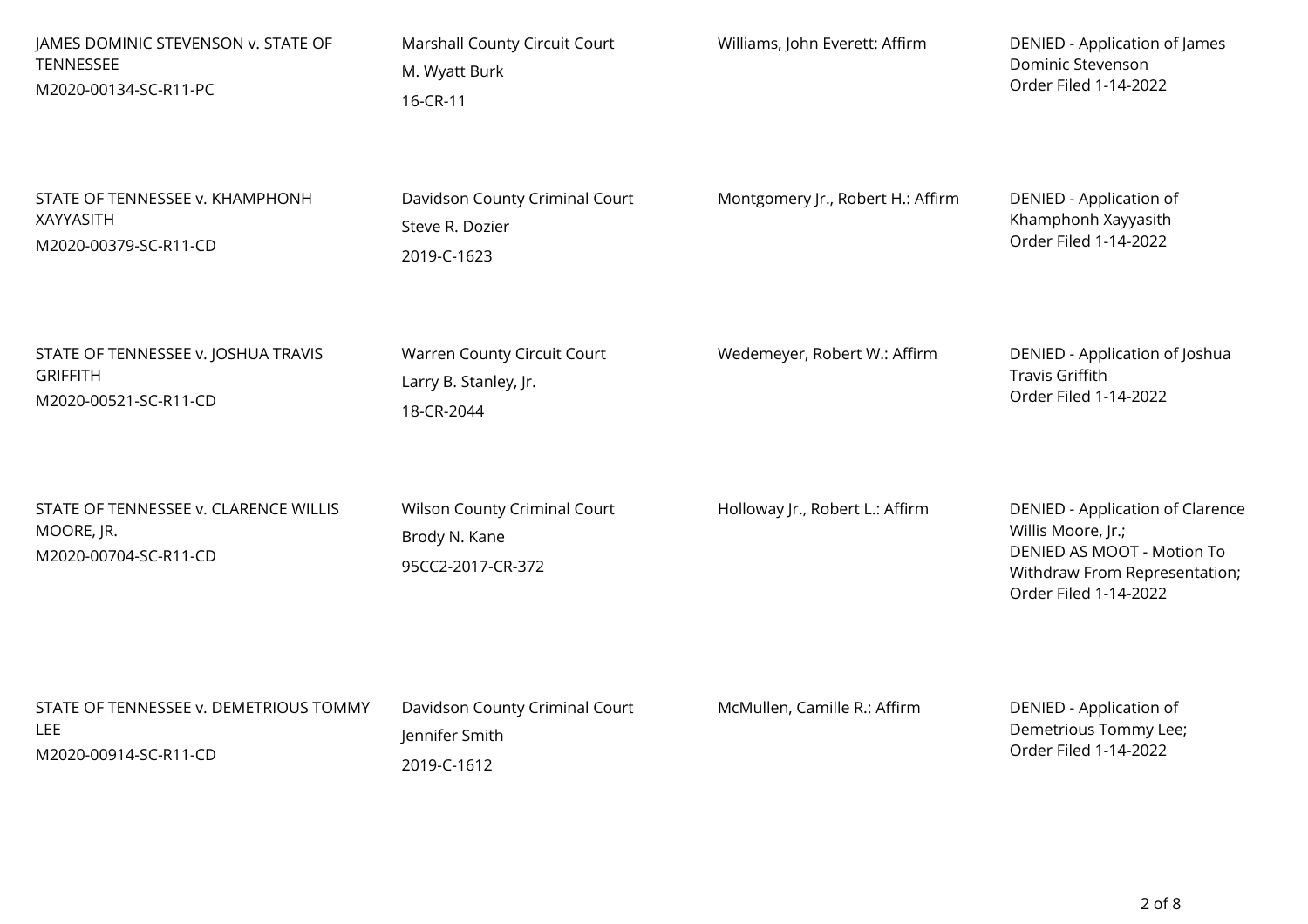| GUIDESOFT, INC D/B/A KNOWLEDGE SERVICES<br>v. STATE PROTEST COMMITTEE, STATE OF<br>TENNESSEE ET AL.<br>M2020-00964-SC-R11-CV | Davidson County Chancery Court<br>Patricia Head Moskal<br>19-1161-l      | Swiney, D. Michael: Affirm      | DENIED - Application of<br>Guidesoft, Inc.<br>Order Filed 1-12-2022                                                                                                         |
|------------------------------------------------------------------------------------------------------------------------------|--------------------------------------------------------------------------|---------------------------------|-----------------------------------------------------------------------------------------------------------------------------------------------------------------------------|
| F & M BANK v GEORGE RAYMOND FLEMING,                                                                                         | Montgomery County Circuit Court                                          | Stafford, J. Steven: Affirm     | <b>DENIED - Application of George</b>                                                                                                                                       |
| JR.                                                                                                                          | Ross H. Hicks                                                            |                                 | Raymond Fleming, Jr.                                                                                                                                                        |
| M2020-01086-SC-R11-CV                                                                                                        | 2017-CV-1980                                                             |                                 | Order Filed 1-12-2022                                                                                                                                                       |
| CHRISTINA BROOKE TIGART v. CHARLES                                                                                           | Montgomery County Chancery Court                                         | Armstrong, Kenny W.: Vacate     | DENIED - Application of Charles                                                                                                                                             |
| <b>SHANNON TIGART</b>                                                                                                        | Ted A. Crozier                                                           |                                 | Shannon Tigart                                                                                                                                                              |
| M2020-01146-SC-R11-CV                                                                                                        | MC-CH-CV-DI-18-745                                                       |                                 | Order Filed 1-13-2022                                                                                                                                                       |
| LEE ANN POLSTER v. RUSSELL JOSEPH<br><b>POLSTER</b><br>M2020-01150-SC-R11-CV                                                 | Montgomery County Chancery Court<br>Ted A. Crozier<br>MC-CH-CV-DI-20-271 | Bennett, Andy D.: Affirm        | DENIED - Application of Lee Ann<br>Polster and the case shall be<br>remanded to the trial court for<br>calculation of award of attorney's<br>fees;<br>Order Filed 1-12-2022 |
| STATE OF TENNESSEE v. JEFFREY ALLEN                                                                                          | Davidson County Criminal Court                                           | Holloway Jr., Robert L.: Affirm | DENIED - Application of Jeffrey                                                                                                                                             |
| <b>MCNEW</b>                                                                                                                 | Cheryl A. Blackburn                                                      |                                 | Allen McNew                                                                                                                                                                 |
| M2020-01227-SC-R11-CD                                                                                                        | 2018-A-9                                                                 |                                 | Order Filed 1-14-2022                                                                                                                                                       |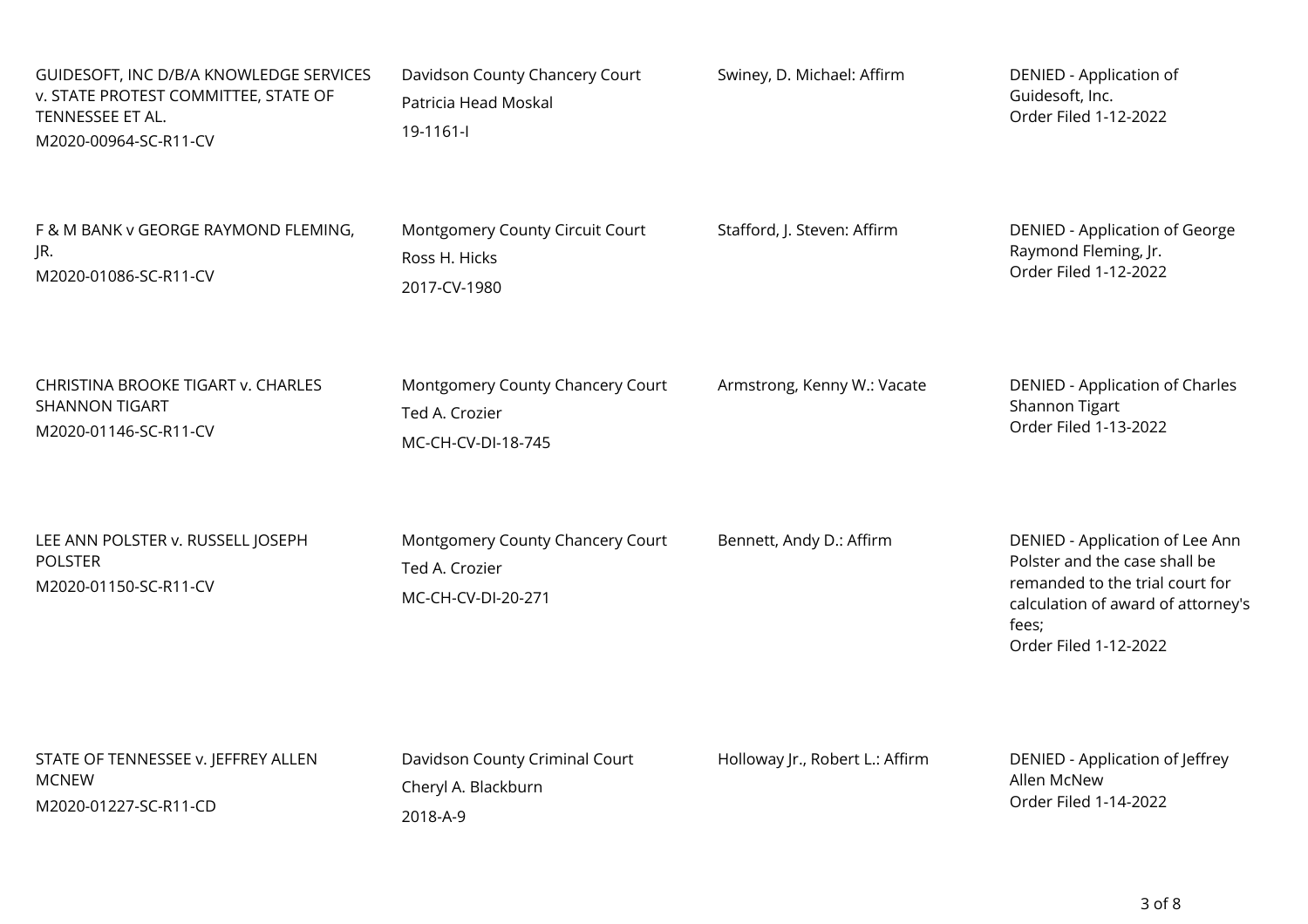| JOSE ORTIZ, JR. v. STATE OF TENNESSEE<br>M2020-01642-SC-R11-PC                                                            | Montgomery County Circuit Court<br>Jill Bartee Ayers<br>41301368            | Witt Jr., James Curwood: Affirm | DENIED - Application of Jose<br>Ortiz, Jr.<br>Order Filed 1-14-2022                                    |
|---------------------------------------------------------------------------------------------------------------------------|-----------------------------------------------------------------------------|---------------------------------|--------------------------------------------------------------------------------------------------------|
| MYRON LORENZO JOHNSON v. STATE OF<br><b>TENNESSEE</b><br>M2020-01734-SC-R11-PC                                            | Davidson County Criminal Court<br>Mark J. Fishburn<br>2006-A-396            | Ogle, Norma McGee: Affirm       | DENIED - Application of Myron<br>Lorenzo Johnson<br>Order Filed 1-14-2022                              |
| STATE OF TENNESSEE EX REL. LARRY E.<br>PARRISH, P.C. v. THE HONORABLE JAMES<br>BARNES COX ET AL.<br>M2021-00029-SC-R11-CV | Lincoln County Chancery Court<br>Robert E. Lee Davies<br>15282              | Goldin, Arnold B.: Affirm       | DENIED - Application of Larry E.<br>Parrish<br>Order Filed 1-13-2022 (Kirby, J.,<br>not participating) |
| <b>Knoxville</b>                                                                                                          |                                                                             |                                 |                                                                                                        |
| STATE OF TENNESSEE v. JODY ALAN HUGHES<br>E2019-01185-SC-R11-CD                                                           | <b>Bradley County Criminal Court</b><br>Sandra Donaghy<br>16-CR-176C        | Ogle, Norma McGee: Affirm       | DENIED - Application of Jody Alan<br>Hughes<br>Order Filed 1-13-2022                                   |
| STATE OF TENNESSEE v. JAMES HOWARD<br>HARMON, JR.<br>E2019-02044-SC-R11-CD                                                | <b>Blount County Circuit Court</b><br>Tammy M. Harrington<br>C21251, C21252 | Witt Jr., James Curwood: Affirm | DENIED - Application of James<br>Howard Harmon, Jr.<br>Order Filed 1-12-2022                           |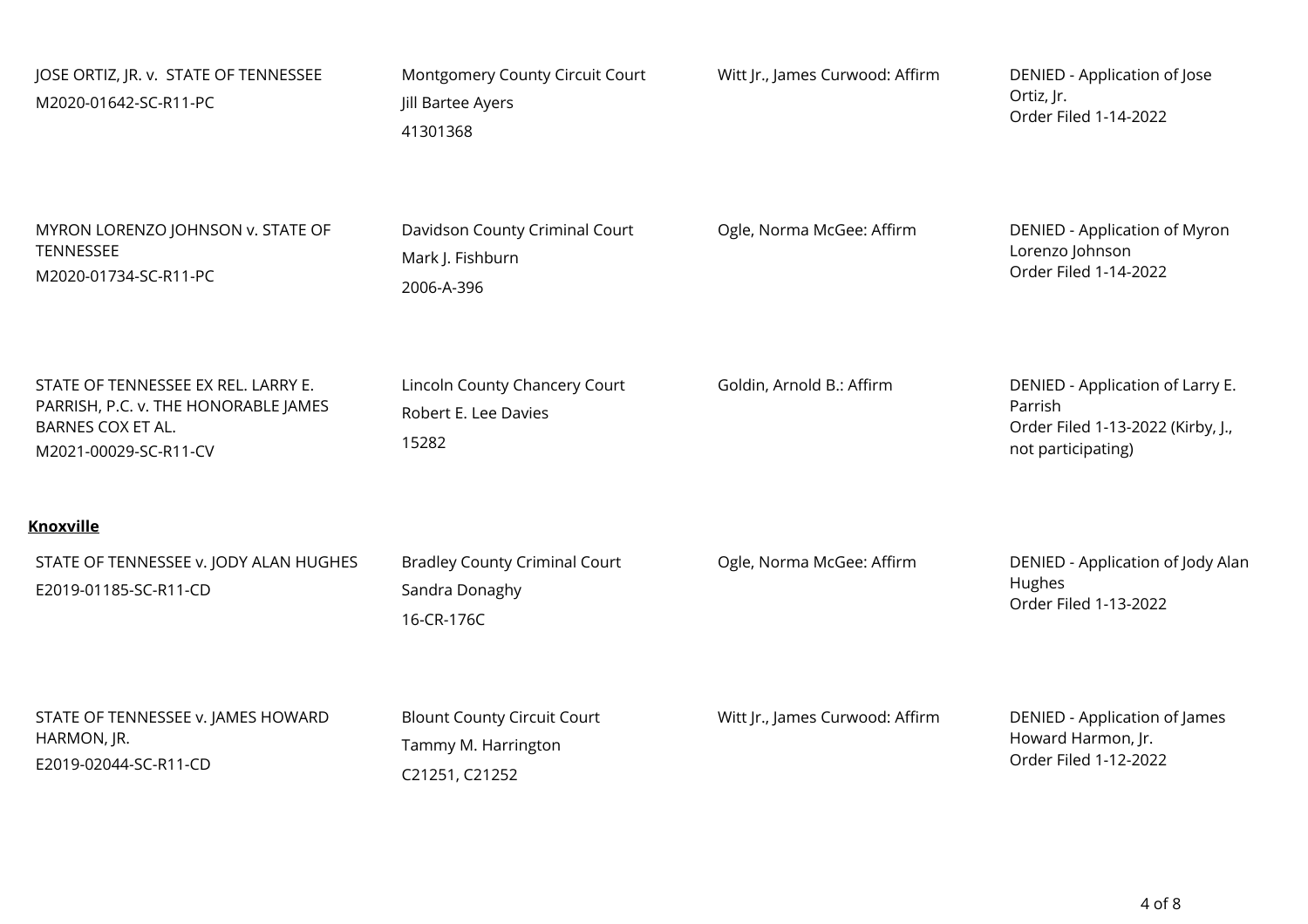| STATE OF TENNESSEE v. RODGER DALE                                        | Morgan County Criminal Court                                | Wedemeyer, Robert W.: Remand    | DENIED - Applications of Rodger                                                                      |
|--------------------------------------------------------------------------|-------------------------------------------------------------|---------------------------------|------------------------------------------------------------------------------------------------------|
| PRINCE AND AMANDA BEATY                                                  | Jeffery Hill Wicks                                          |                                 | Dale Prince and Amanda Beaty                                                                         |
| E2019-02058-SC-R11-CD                                                    | 2014-CR-43A                                                 |                                 | Order Filed 1-12-2022                                                                                |
| STATE OF TENNESSEE v. STEPHEN MAURICE                                    | Hamilton County Criminal Court                              | Williams, John Everett: Reverse | DENIED - Application of Stephen                                                                      |
| <b>MOBLEY</b>                                                            | Barry A. Steelman                                           |                                 | Maurice Mobley                                                                                       |
| E2020-00234-SC-R11-CD                                                    | 301720                                                      |                                 | Order Filed 1-13-2022                                                                                |
| JAMES BLACK v. STATE OF TENNESSEE<br>E2020-01008-SC-R11-PC               | Greene County Criminal Court<br>Alex E. Pearson<br>19CR273  | McMullen, Camille R.: Affirm    | DENIED - Application of James<br>Douglas Black<br>Order Filed 1-12-2022                              |
| STATE OF TENNESSEE v. JAMES DURAND                                       | Hamilton County Criminal Court                              | McMullen, Camille R.: Affirm    | DENIED - Application of James                                                                        |
| FAVORS, III                                                              | Thomas C. Greenholtz                                        |                                 | Durand Favors, III                                                                                   |
| E2020-01166-SC-R11-CD                                                    | 308042                                                      |                                 | Order Filed 1-13-2022                                                                                |
| BRETT HANSON ET AL. v. SARAH J. LEVAN ET<br>AL.<br>E2020-01581-SC-R11-CV | Knox County Circuit Court<br>Deborah C. Stevens<br>3-535-16 | Swiney, D. Michael: Affirm      | DENIED - Application of Sarah J.<br>Levan and Summit Medical<br>Group, PLLC<br>Order Filed 1-13-2022 |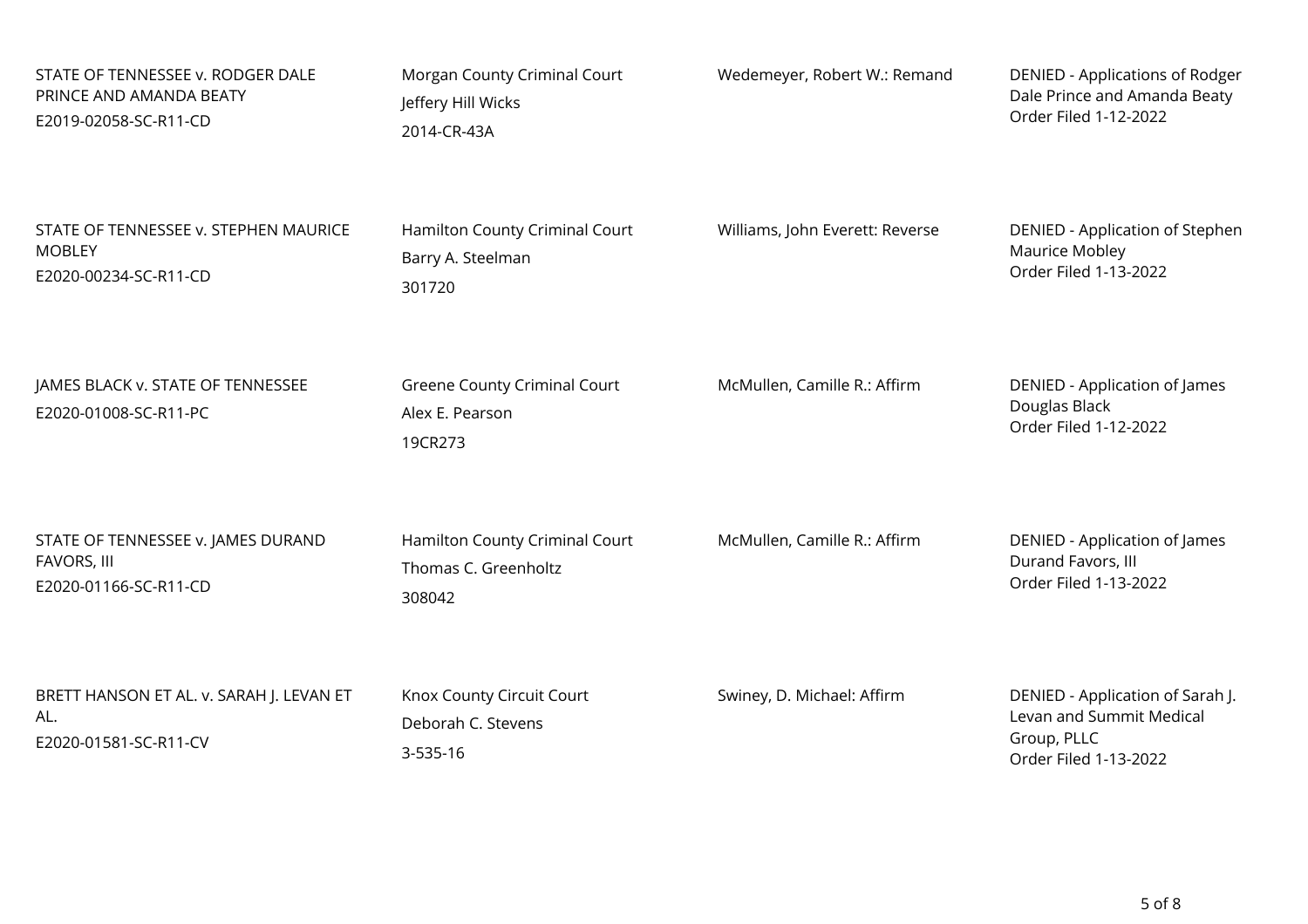| CARL PRINCE v. WARDEN, TROUSDALE<br>TURNER CORRECTIONAL CENTER<br>E2021-00180-SC-R11-HC      | Johnson County Criminal Court<br>Lisa Rice<br>CC-20-CR154            | Williams, John Everett: Affirm  | DENIED - Application of Carl<br>Prince<br>Order Filed 1-12-2022                                                                                                                                                 |
|----------------------------------------------------------------------------------------------|----------------------------------------------------------------------|---------------------------------|-----------------------------------------------------------------------------------------------------------------------------------------------------------------------------------------------------------------|
| STATE OF TENNESSEE v. VENESSA BASTON<br>E2021-00187-SC-R11-ECN                               | Morgan County Criminal Court<br>Michael S. Pemberton<br>2019-CR-32   | Witt Jr., James Curwood: Affirm | DENIED - Application of Venessa<br>Baston;<br>DENIED - Ms. Baston's motion<br>for appointment of counsel;<br>DENIED AS UNNECESSARY - Ms.<br>Baston's motion to proceed as<br>indigent;<br>Order Filed 1-12-2022 |
| WILMINGTON SAVINGS FUND SOCIETY, FSB ET<br>AL. v. THOMAS S. JACKSON<br>E2021-00300-SC-R11-CV | Sevier County Chancery Court<br>Telford E. Forgety, Jr.<br>20-10-188 | Davis, Kristi M.: Affirm        | DENIED - Application of<br>Wilmington Savings Fund Society<br>Order Filed 1-12-2022                                                                                                                             |
| <b>Jackson</b>                                                                               |                                                                      |                                 |                                                                                                                                                                                                                 |
| JAMES E. MORROW v. STATE OF TENNESSEE<br>W2019-01488-SC-R11-PC                               | Shelby County Criminal Court<br>Chris Craft<br>P-24972               | Wedemeyer, Robert W.: Affirm    | DENIED - Application of James E.<br>Morrow<br>Order Filed 1-13-2022                                                                                                                                             |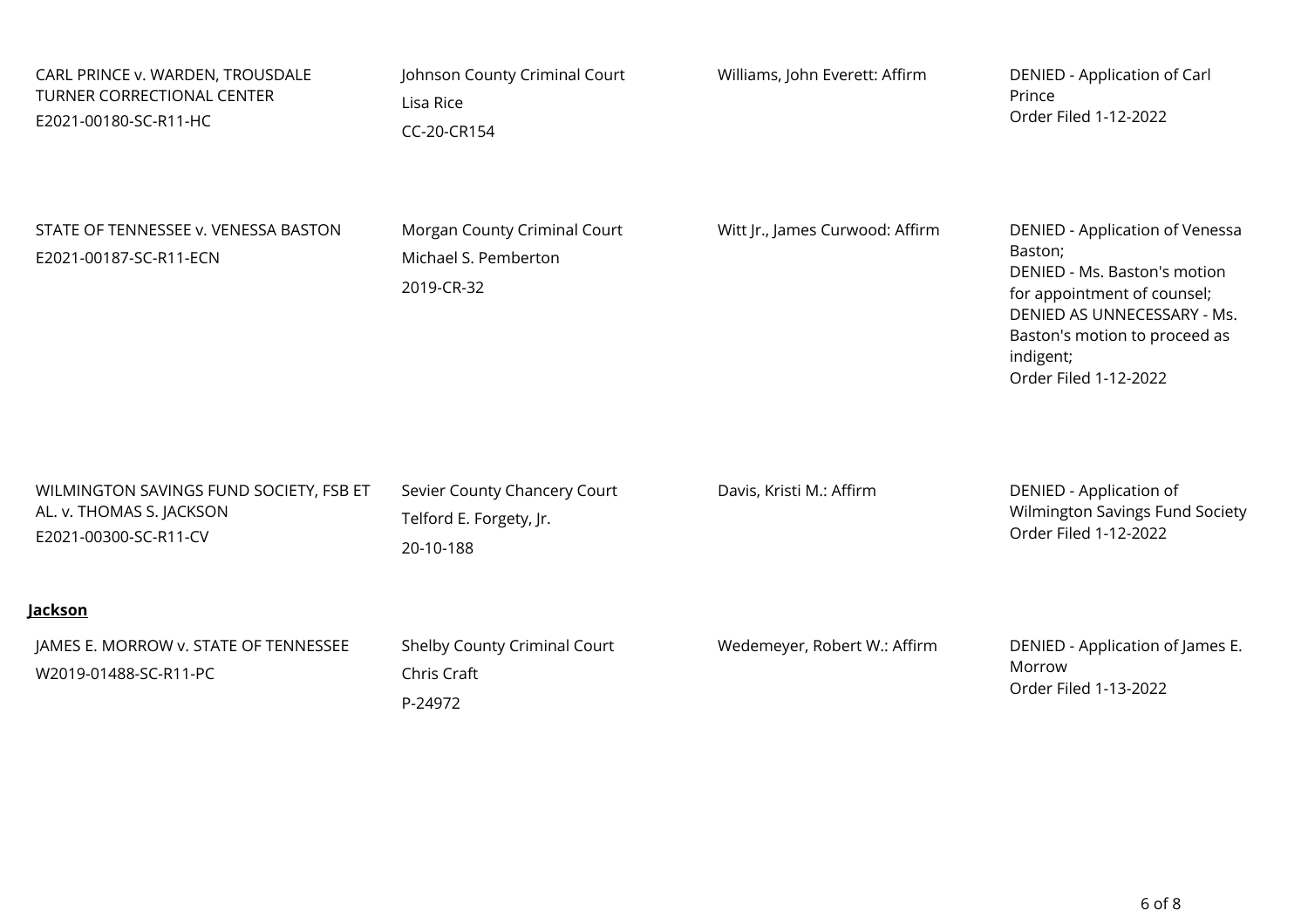| STATE OF TENNESSEE v. WILL VAUGHN<br>W2020-00366-SC-R11-CD        | Shelby County Criminal Court<br>John Wheeler Campbell<br>18-04092, 18-04093 | Holloway Jr., Robert L.: Affirm | DENIED - Application of Will<br>Vaughn<br>Order Filed 1-13-2022       |
|-------------------------------------------------------------------|-----------------------------------------------------------------------------|---------------------------------|-----------------------------------------------------------------------|
| CITY OF MEMPHIS TENNESSEE v. BEALE                                | Shelby County Chancery Court                                                | McBrayer, W. Neal: Affirm       | <b>DENIED - Application of Beale</b>                                  |
| STREET DEVELOPMENT CORPORATION                                    | Jim Kyle                                                                    |                                 | Street Development Corp.                                              |
| W2020-00523-SC-R11-CV                                             | 99-0612                                                                     |                                 | Order Filed 1-13-2022                                                 |
| STATE OF TENNESSEE v. BRANDON DESHUN                              | Madison County Circuit Court                                                | Witt Jr., James Curwood: Affirm | DENIED - Application of Brandon                                       |
| <b>MCALISTER</b>                                                  | Kyle C. Atkins                                                              |                                 | Deshun McAlister                                                      |
| W2020-00651-SC-R11-CD                                             | 19-326                                                                      |                                 | Order Filed 1-13-2022                                                 |
| LARRY LEE JOHNSON v. STATE OF TENNESSEE<br>W2020-00753-SC-R11-ECN | Shelby County Criminal Court<br>James M. Lammey<br>98-06749                 | Thomas Jr., D. Kelly: Affirm    | DENIED - Application of Larry Lee<br>Johnson<br>Order Filed 1-13-2022 |
| STATE OF TENNESSEE v. JAQUARIUS D.                                | Madison County Circuit Court                                                | Ayers, Jill Bartee: Affirm      | DENIED - Application of Jaquarius                                     |
| <b>CARPENTER</b>                                                  | Roy B. Morgan, Jr.                                                          |                                 | D. Carpenter                                                          |
| W2020-00896-SC-R11-CD                                             | 18-915                                                                      |                                 | Order Filed 1-13-2022                                                 |